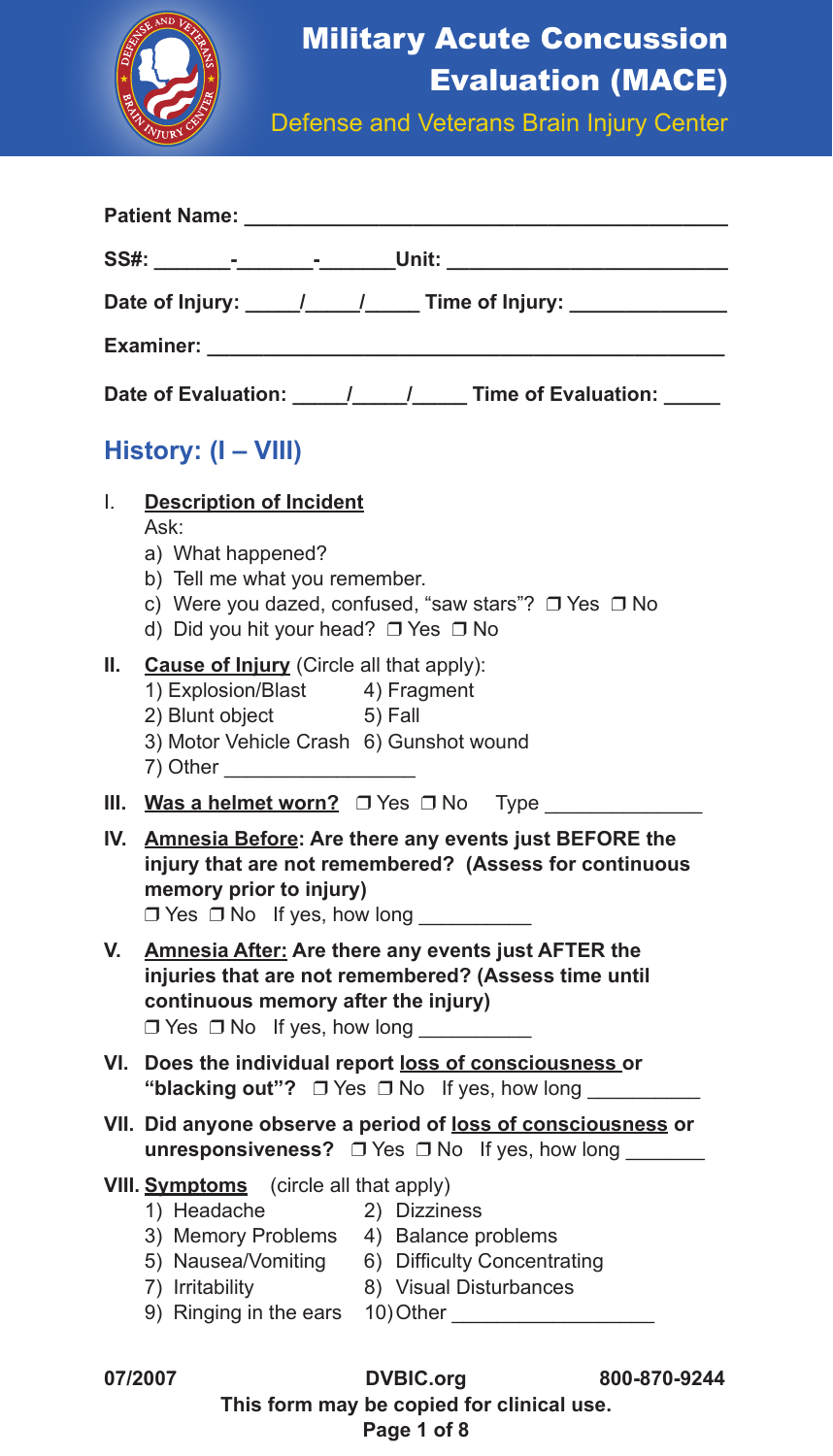

### **Examination: (IX – XIII)**

Evaluate each domain. Total possible score is 30.

### **IX. Orientation:** (1 point each)

| Month:       |  |
|--------------|--|
| Date:        |  |
| Day of Week: |  |
| Year:        |  |
| Time:        |  |

**Orientation Total Score \_\_\_\_\_\_/5**

### **X. Immediate Memory:**

Read all 5 words and ask the patient to recall them in any order. Repeat two more times for a total of three trials. (1 point for each correct, total over 3 trials)

| List               | Trial 1 | Trial 2 | Trial 3 |  |
|--------------------|---------|---------|---------|--|
| Elbow              |         |         |         |  |
| Apple              |         |         |         |  |
| Carpet             |         |         |         |  |
| Saddle             |         | U       |         |  |
| <b>Bubble</b>      |         | n       |         |  |
| <b>Trial Score</b> |         |         |         |  |
|                    |         |         |         |  |

**Immediate Memory Total Score \_\_\_\_\_\_/15**

### **XI. Neurological Screening**

As the clinical condition permits, check **Eyes:** pupillary response and tracking **Verbal:** speech fluency and word finding **Motor:** pronator drift, gait/coordination Record any abnormalities. **No points are given for this.**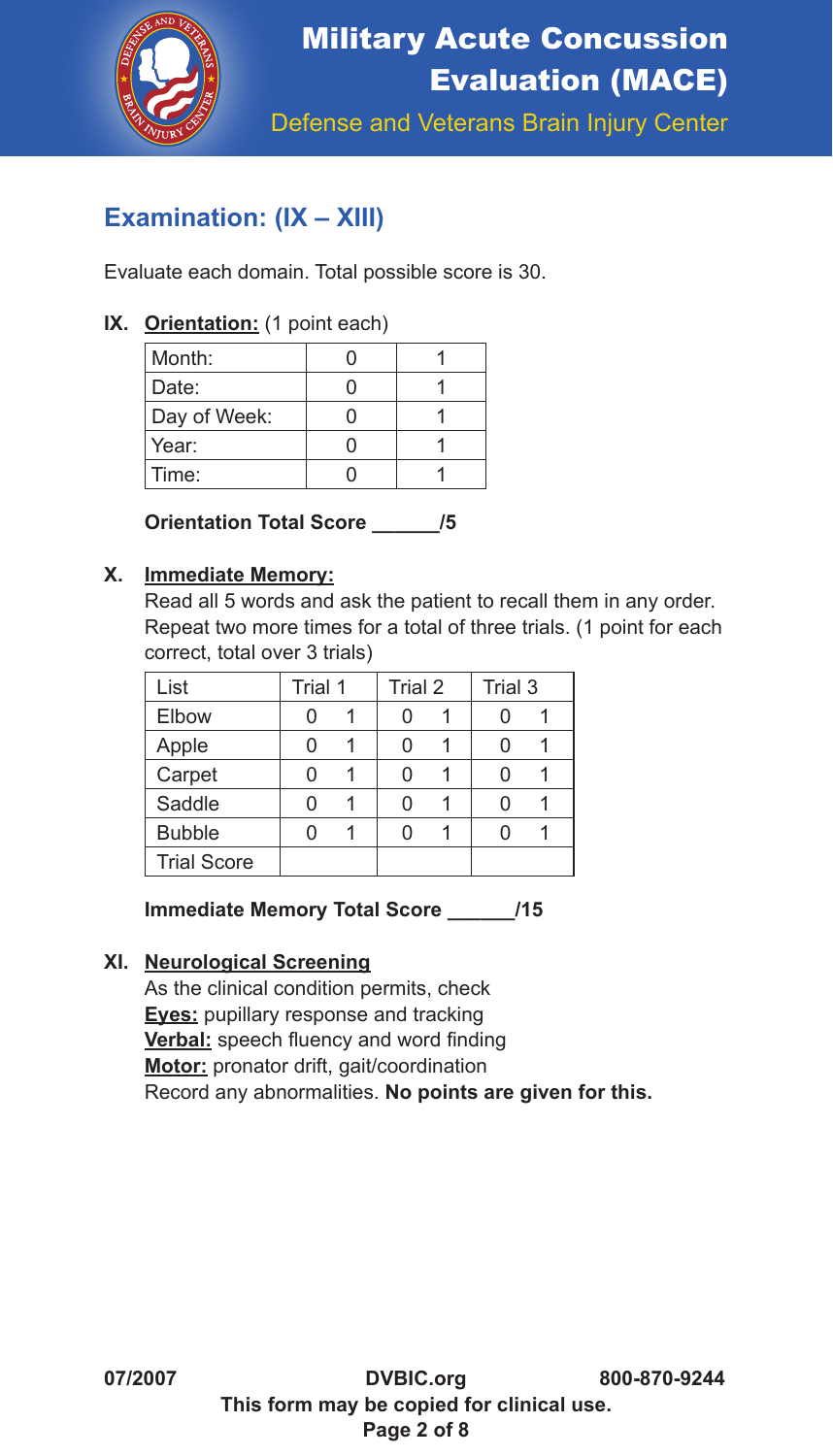

### **XII. Concentration**

 Reverse Digits: (go to next string length if correct on first trial. Stop if incorrect on both trials.) 1 pt. for each string length.

| $4 - 9 - 3$         | $6 - 2 - 9$             |        |  |
|---------------------|-------------------------|--------|--|
| $3 - 8 - 1 - 4$     | $3 - 2 - 7 - 9$         |        |  |
| $6 - 2 - 9 - 7 - 1$ | $1 - 5 - 2 - 8 - 5$     | $\Box$ |  |
| 7-1-8-4-6-2         | $5 - 3 - 9 - 1 - 4 - 8$ |        |  |

Months in reverse order: (1 pt. for entire sequence correct) Dec-Nov-Oct-Sep-Aug-Jul-Jun-May-Apr-Mar-Feb-Jan

0 1

**Concentration Total Score \_\_\_\_/5**

### **XIII. Delayed Recall (1 pt. each)**

Ask the patient to recall the 5 words from the earlier memory test (Do NOT reread the word list.)

| Elbow         |  |
|---------------|--|
| Apple         |  |
| Carpet        |  |
| Saddle        |  |
| <b>Bubble</b> |  |

**Delayed Recall Total Score \_\_\_\_/5 TOTAL SCORE \_\_\_\_\_\_/30**

**Notes:** 

**Diagnosis: (circle one or write in diagnoses)**

**No concussion 850.0 Concussion without Loss of Consciousness (LOC) 850.1 Concussion with Loss of Consciousness (LOC)** 

**Other diagnoses \_\_\_\_\_\_\_\_\_\_\_\_\_\_\_\_\_\_\_\_\_\_\_\_\_\_\_\_\_\_\_\_\_\_\_\_\_\_**

**Defense & Veterans Brain Injury Center 1-800-870-9244 or DSN: 662-6345**

 **\_\_\_\_\_\_\_\_\_\_\_\_\_\_\_\_\_\_\_\_\_\_\_\_\_\_\_\_\_\_\_\_\_\_\_\_\_\_**

**07/2007 DVBIC.org 800-870-9244 This form may be copied for clinical use. Page 3 of 8**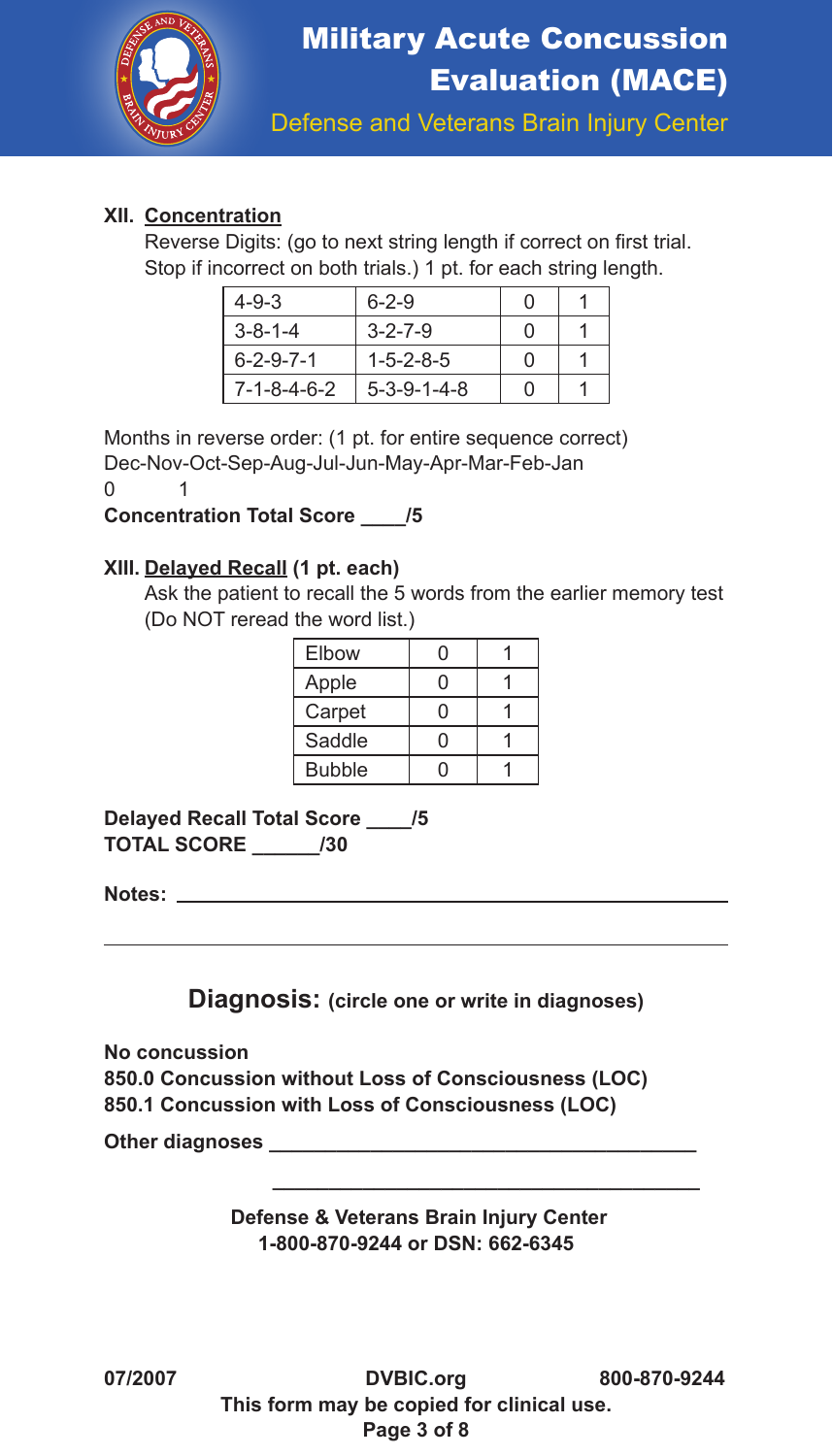

Military Acute Concussion Evaluation (MACE)

Defense and Veterans Brain Injury Center

# Instruction Sheet

### **Purpose and Use of the MACE**

A concussion is a mild traumatic brain injury (TBI). The purpose of the MACE is to evaluate a person in whom a concussion is suspected. The MACE is used to confirm the diagnosis and assess the current clinical status.

### **Tool Development**

The MACE has been extensively reviewed by leading civilian and military experts in the field of concussion assessment and management. While the MACE is not, yet, a validated tool, the examination section is derived from the *Standardized Assessment of Concussion* (SAC) (McCrea, M., Kelly, J. & Randolph, C. (2000). *Standardized Assessment of Concussion (SAC): Manual for Administration, Scoring, and Interpretation.* (2nd ed.) Waukesa,WI: Authors.) which is a validated, widely used tool in sports medicine. Abnormalities on the SAC correlate with formal comprehensive neuropsychological testing during the first 48 hours following a concussion.

### **Who to Evaluate**

Any one who was dazed, confused, "saw stars" or lost consciousness, even momentarily, as a result of an explosion/blast, fall, motor vehicle crash, or other event involving abrupt head movement, a direct blow to the head, or other head injury is an appropriate person for evaluation using the MACE.

### **Evaluation of Concussion**

### **History: (I – VIII)**

- I. Ask for a description of the incident that resulted in the injury; how the injury occurred, type of force. Ask questions A – D.
- II. Indicate the cause of injury
- III. Assess for helmet use. Military: Kevlar or ACH (Advanced Combat Helmet). Sports helmet, motorcycle helmet, etc.
- **IV V** Determine whether and length of time that the person wasn't registering continuous memory both **prior** to injury and **after** the injury. Approximate the amount of time in seconds, minutes or hours, whichever time increment is most appropriate. For example, if the assessment of the patient yields a possible time of 20 minutes, then 20 minutes should be documented in the "how long?" section.
- **VI VII** Determine whether and length of time of **self reported** loss of consciousness (LOC) or **witnessed/observed** LOC. Again, approximate the amount of time in second, minutes or hours, whichever time increment is most appropriate.
- **VIII** Ask the person to report their experience of each specific symptom since injury.

| 07/2007 | <b>DVBIC.org</b>                          | 800-870-9244 |
|---------|-------------------------------------------|--------------|
|         | This form may be copied for clinical use. |              |
|         | Page 4 of 8                               |              |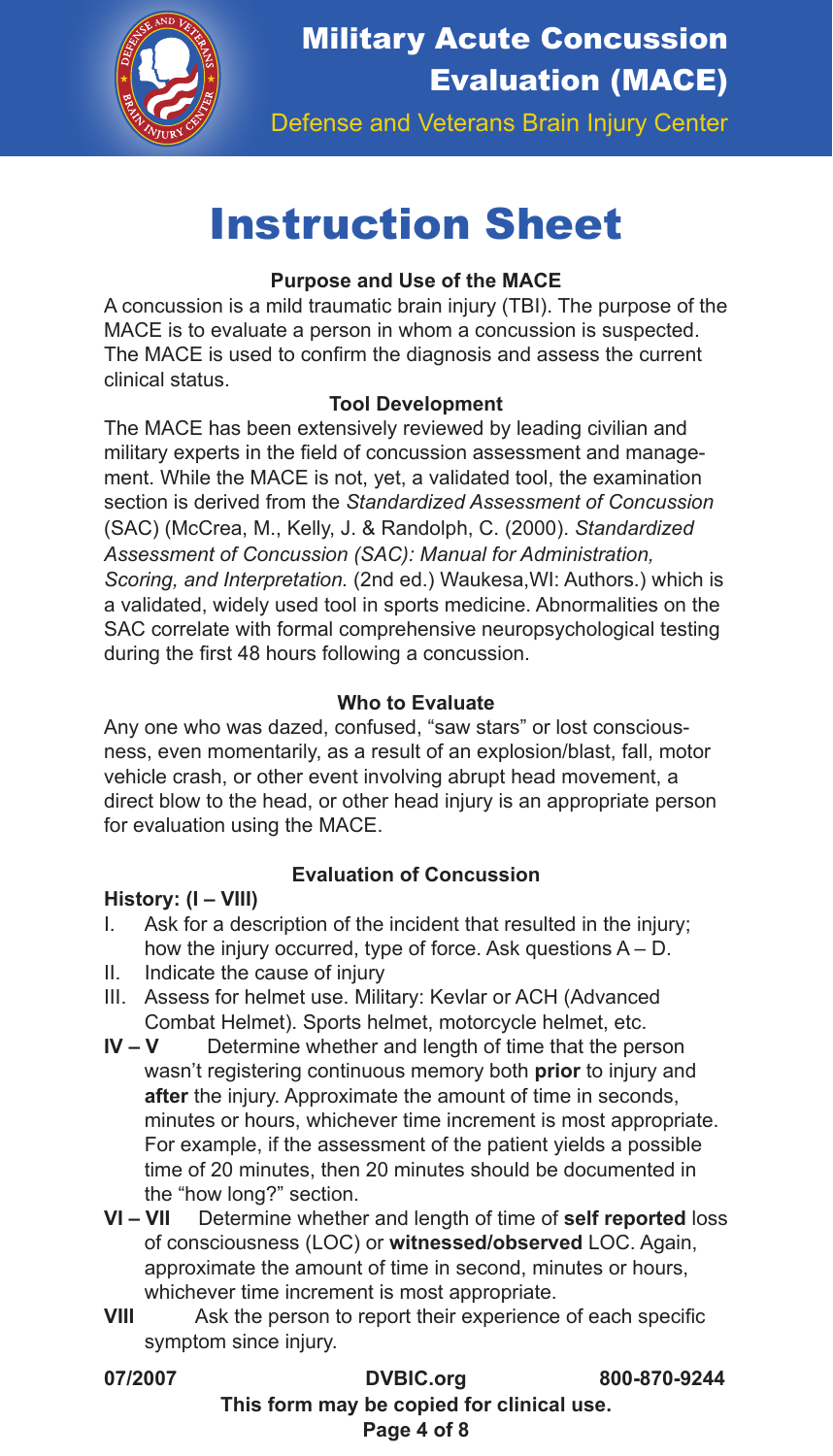

### **Examination: (IX – XIII)**

*Standardized Assessment of Concussion (SAC):*  Total possible score = 30 Orientation = 5 Immediate Memory = 15 Concentration = 5 Memory Recall= 5

**IX** Orientation: Assess patients awareness of the accurate time Ask: WHAT MONTH IS THIS?

 WHAT IS THE DATE OR DAY OF THE MONTH? WHAT DAY OF THE WEEK IS IT? WHAT YEAR IS IT? WHAT TIME DO YOU THINK IT IS?

- **One** point for each correct response for a total of 5 possible points. It should be noted that a correct response on time of day must be within 1 hour of the actual time.
- **X** Immediate memory is assessed using a brief repeated list learning test. Read the patient the list of 5 words once and then ask them to repeat it back to you, as many as they can recall in any order. Repeat this procedure 2 more times for a total of 3 trials, even if the patient scores perfectly on the first trial. Trial 1: I'M GOING TO TEST YOUR MEMORY, I WILL READ

YOU A LIST OF WORDS AND WHEN I AM DONE, REPEAT BACK AS MANY WORDS AS YOU CAN REMEMBER, IN ANY ORDER.

Trial 2 &3: LAM GOING TO REPEAT THAT LIST AGAIN, AGAIN REPEAT BACK AS MANY AS YOU CAN REMEMBER IN ANY ORDER, EVEN IF YOU SAID THEM BEFORE.

**One** point is given for each correct answer for a total of 15 possible points.

**XI** Neurological screening Eyes; check pupil size and reactivity. Verbal: notice speech fluency and word finding Motor: pronator drift- ask patient to lift arms with palms up, ask patient to then close their eyes, assess for either arm to "drift" down. Assess gait and coordination if possible. Document any abnormalities.

**No points are given for this section.**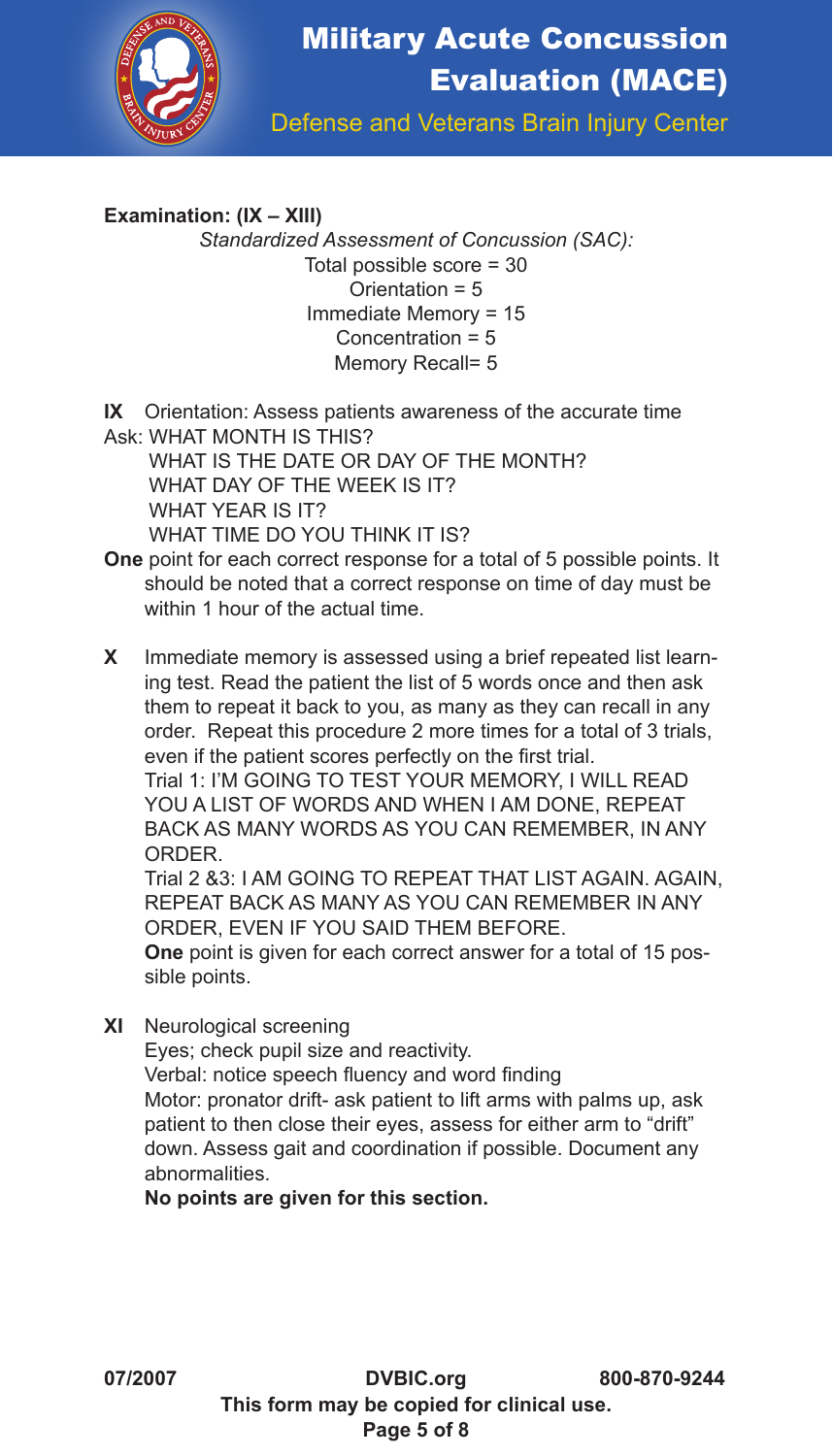

## Military Acute Concussion Evaluation (MACE)

Defense and Veterans Brain Injury Center

#### **XII** Concentration: Inform the patient:

I'M GOING TO READ YOU A STRING OF NUMBERS AND WHEN I AM FINISHED, REPEAT THEM BACK TO ME BACK-WARDS, THAT IS, IN REVERSE ORDER OF HOW I READ THEM TO YOU. FOR EXAMPLE, IF I SAY 7-1-9, YOU WOULD SAY 9-1-7.

 If the patient is correct on the first trial of each string length, proceed to the next string length. If incorrect, administer the 2nd trial of the same string length. Proceed to the next string length if correct on the second trial. Discontinue after failure on both trials of the same string length. Total of 4 different string lengths; **1** point for each string length for a total of **4** points.

NOW TELL ME THE MONTHS IN REVERSE ORDER, THAT IS, START WITH DECEMBER AND END IN JANUARY.

**1** point if able to recite ALL months in reverse order.

0 points if not able to recite ALL of them in reverse order. Total possible score for concentration portion: **5.**

**XIII** Delayed Recall

Assess the patient's ability to retain previously learned information by asking he/she to recall as many words as possible from the initial word list, without having the word list read again for this trial. DO YOU REMEMBER THAT LIST OF WORDS I READ A FEW MINUTES EARLIER? I WANT YOU TO TELL ME AS MANY WORDS FROM THE LIST AS YOU CAN REMEMBER IN ANY **ORDER** 

**One** point for each word remembered for a total of 5 possible points.

**Total score=** Add up from the 4 assessed domains: immediate memory, orientation, concentration and memory recall.

#### **Significance of Scoring**

In studies of non-concussed patients, the mean total score was 28. Therefore, a score less than 30 does not imply that a concussion has occurred. Definitive normative data for a "cut-off" score are not available. However, scores below 25 may represent clinically relevant neurocognitive impairment and require further evaluation for the possibility of a more serious brain injury. The scoring system also takes on particular clinical significance during serial assessment where it can be used to document either a decline or an improvement in cognitive functioning.

#### **Diagnosis**

Circle the ICD-9 code that corresponds to the evaluation. If loss of consciousness was present, then circle 850.1. If no LOC, then document 850.0. If another diagnosis is made, write it in.

**07/2007 DVBIC.org 800-870-9244 This form may be copied for clinical use. Page 6 of 8**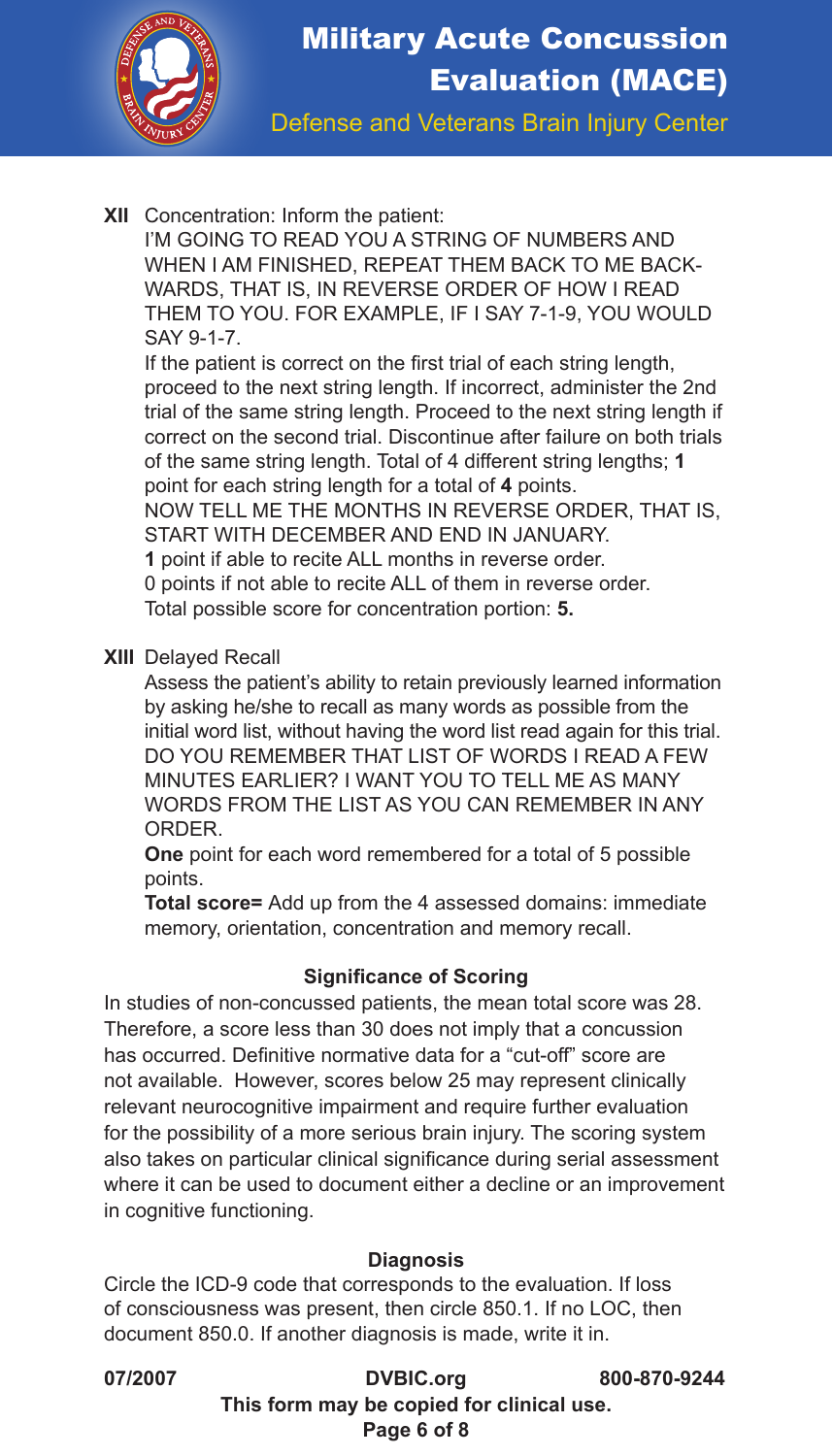

### **MACE Form B**

*Due to test- retest issues (e.g. service members memorizing words and numbers) validated, alternative versions B or C should be used.* 

### **Immediate Memory**

Read all 5 words and ask the patient to recall them in any order. Repeat two more times for a total of three trials. (1 point for each correct, total over 3 trials.)

| List     | Trial 1 |   | Trial 2 | Trial 3 |  |
|----------|---------|---|---------|---------|--|
| Candle   | 0       | 0 |         | 0       |  |
| Paper    | 0       | 0 |         | 0       |  |
| Sugar    | U       | O |         | Ω       |  |
| Sandwich | U       | O |         | Ω       |  |
| Wagon    | 0       | 0 |         | 0       |  |
| Total    |         |   |         |         |  |

### **Concentration**

Reverse Digits: (go to next string length if correct on first trial. Stop if incorrect on both trails.) 1 pt. for each string length.

| $5 - 2 - 6$             | $4 - 1 - 5$             | U |  |
|-------------------------|-------------------------|---|--|
| $1 - 7 - 9 - 5$         | $4 - 9 - 6 - 8$         | O |  |
| $4 - 8 - 5 - 2 - 7$     | $6 - 1 - 8 - 4 - 3$     | O |  |
| $8 - 3 - 1 - 9 - 6 - 4$ | $7 - 2 - 4 - 8 - 5 - 6$ | O |  |

### **Delayed Recall (1 pt each)**

Ask the patient to recall the 5 words from the earlier memory test (DO NOT reread the word list.)

| Candle   | U |  |
|----------|---|--|
| Paper    | 0 |  |
| Sugar    | 0 |  |
| Sandwich | Ω |  |
| Wagon    | C |  |

**07/2007 DVBIC.org 800-870-9244 This form may be copied for clinical use. Page 7 of 8**